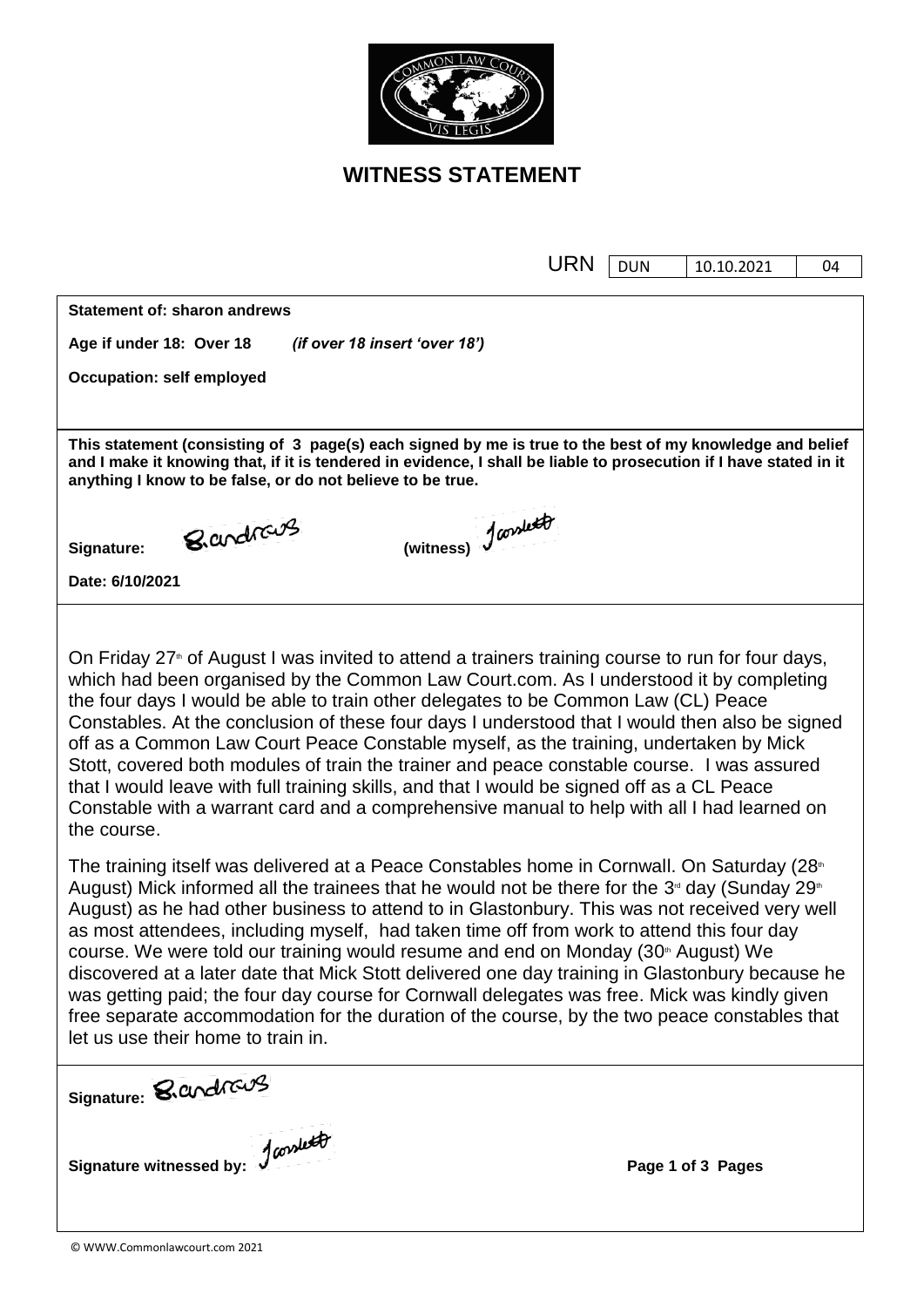

## **WITNESS STATEMENT**

URN DUN 10.10.2021

04

## **CONTINUATION SHEET**

**Statement of: sharon andrews**

**Page 2 of 3 Pages.**

On Monday we were told that a lady from Guardians 300, Donna Lee Andrews, would be coming along to discuss a few things with us all about how to move forward with Guardians 300. Which was very confusing as the course was organised by the Common Law Courts and we knew nothing about Guardians 300.

When Donna Lee Andrews arrived she explained that all training had to be done through the G300 website and that all courses would have to be paid for. We had previously been informed that all courses, warrant cards and uniforms would be free as we would be using our own time to train others; be called on to help others in need and keep the peace as and when we were needed if we were available.

Donna Lee went on to apologise for G300 sounding corporate but that"s the way it had to be run. We were asked to download two applications, Lark and Arlo, and to only use those to communicate, book venues, and any other training, expenses, etc all had to go through G300 not the Common Law Court. I asked questions through the Lark app because I wanted to know after 4 weeks of waiting where our warrant cards, uniforms and manuals were. The reply I got from Donna Lee was "soon"

When Donna Lee was concluding her talk she asked to take an individual photo of us all, our dates of birth, our addresses, phone numbers, email addresses and bank details; acc number and sort code so G300 could pay future expenses for when we trained others to become Peace Constables. This amounted to £5 for lunch and £25 fuel regardless of where you were asked in the UK to train.

We soon discovered that the bank account name we were to use to pay monies into from venues that we booked for training, was in the name of Mick Stott, not G300. Mick endeavoured to reassure us that he wasn"t gaining any monetary advantage by the account being in his name

Signature: *Sandrang* 

**Signature witnessed by:**  $\int_0^{\infty} \frac{d^{(n)}}{n!} dx$  **Page 2** of 3 **Pages**